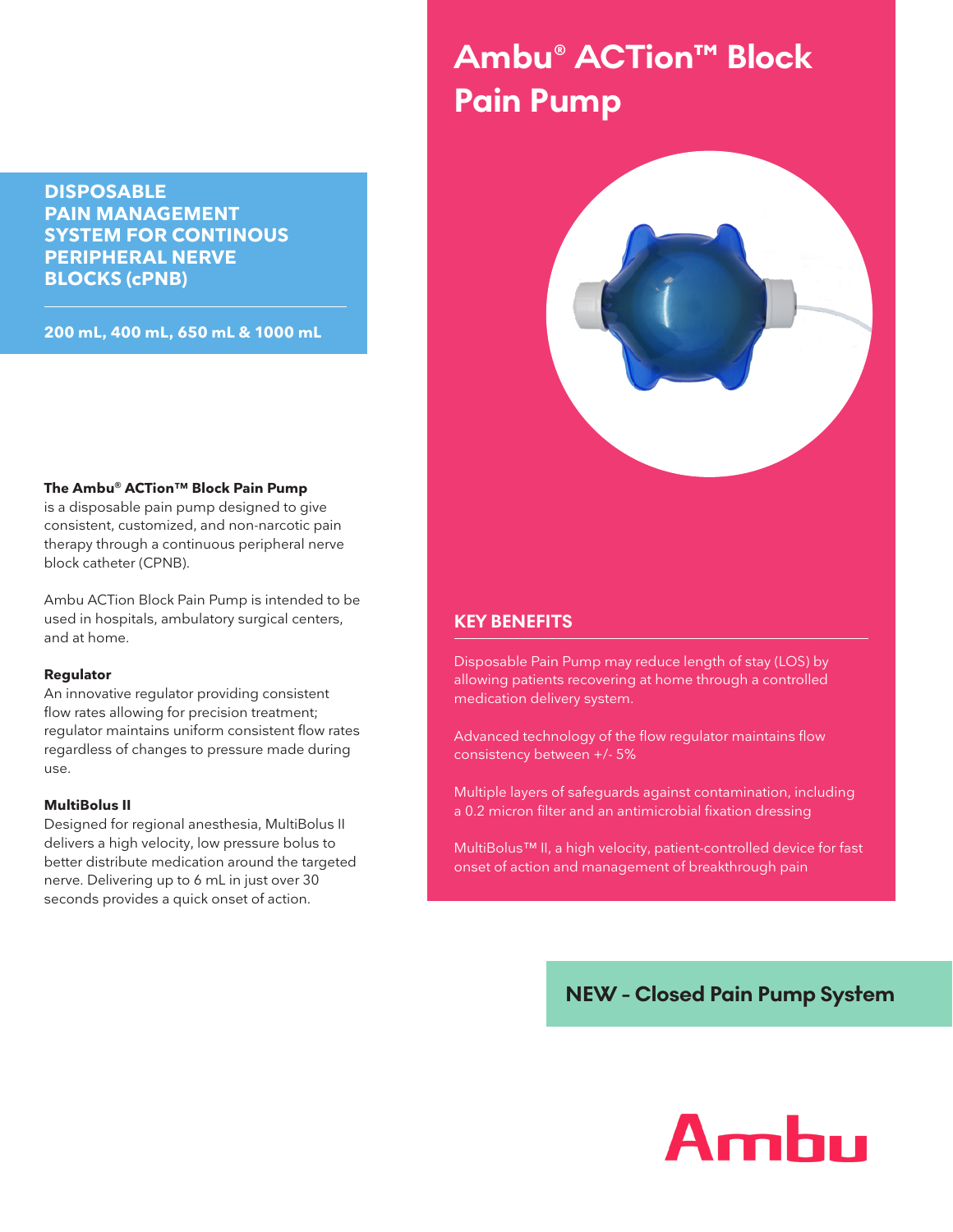## **Ambu ACTion Block Pump Package:**

- Medication reservoir volumes: 200 mL, 400 mL, 650 mL & 1000 mL
- Regulating set options: 1-6 mL/hr and 5-15 mL/hr (with or without MultiBolus II)
- 50/60 mL luer lock disposable syringe
- Medication and pump labels
- Carrying pouch and combination lock
- Physician and patient instructions
- Flow splitter (optional)





**SPECIFICATIONS 1-6 mL/hr Pain Pump Regulator 5-15 mL/hr Pain Pump Regulator**

| <b>Reservoir</b>                         |                                                                                                                                                                                                                                                                                                                                                                        |  |
|------------------------------------------|------------------------------------------------------------------------------------------------------------------------------------------------------------------------------------------------------------------------------------------------------------------------------------------------------------------------------------------------------------------------|--|
| Minimum Fill Volume                      | Fill all reservoirs sizes to minimum 50 mL                                                                                                                                                                                                                                                                                                                             |  |
| Maximum Fill Volume                      | • 200 mL can overfill to 330 mL<br>• 400 mL can overfill to 550 mL<br>• 650 mL fill to nominal value<br>• 1,000 mL (2 x 500 mL) can overfill to 1,100 mL                                                                                                                                                                                                               |  |
| Refillable                               | The reservoir can be re-filled one time as needed during the duration of use.                                                                                                                                                                                                                                                                                          |  |
| Partial Filling                          | Reservoirs can be filled partially between 50 mL partially between 50 mL and its maximum value and<br>still maintain +/- 5% consistent flow rate and +/- 15% accuracy.                                                                                                                                                                                                 |  |
| <b>Flow Regulator</b>                    |                                                                                                                                                                                                                                                                                                                                                                        |  |
| Flow Rate Range                          | 1-6 mL/hr or 5-15 mL/hr                                                                                                                                                                                                                                                                                                                                                |  |
| <b>Flow Consistency</b>                  | +/- 5% of actual average delivered flow-rate at a stable surrounding temperature (saline, at $22^{\circ}C \pm 2^{\circ}C$ )                                                                                                                                                                                                                                            |  |
| Flow Accuracy                            | +/- 15% of the nominal flow-rate (saline, at 22 $\degree$ C $\pm$ 2 $\degree$ C)                                                                                                                                                                                                                                                                                       |  |
| Volume Incremental                       | The resolution of the secured/locked flow rate is in incremental of:<br>. 1-6 mL/hr Flow Regulator: About 0.05 mL<br>. 5-15 mL/hr Flow Regulator: About 0.1 mL                                                                                                                                                                                                         |  |
|                                          | NOTE: The exact flow-rate setting (circular position of the adjusting ring) in between the printed digits is by tactile feel.                                                                                                                                                                                                                                          |  |
| 0.2µ Filter                              |                                                                                                                                                                                                                                                                                                                                                                        |  |
| Purpose of In-Line Filter                | • The 0.2µ filter filtering particles in the medication line ensuring sterilization by filtration<br>according to USP <1211><br>• Automatically drains any remaining air bubble in the infusing line                                                                                                                                                                   |  |
| <b>Operation Environment and Storage</b> |                                                                                                                                                                                                                                                                                                                                                                        |  |
| Recommended Usage Temperature            | +20 $^{\circ}$ C (68 $^{\circ}$ F) to +24 $^{\circ}$ C (75 $^{\circ}$ F)                                                                                                                                                                                                                                                                                               |  |
| Transportation & Storage                 | • Transport: Shouldn't be exposed to temp. over 50° C (120° F). Shouldn't be exposed to<br>direct sunlight. Boxes with products shouldn't be in direct contact with the vehicle floor<br>• Storage: Temperature range -15° C to 40° C (5° F to 105° F). Avoid exposure to direct<br>sunlight, pest control. Boxes with products shouldn't be in contact with the floor |  |
| Long Term Storage                        | -15 $\degree$ C (5 $\degree$ F) to +40 $\degree$ C (105 $\degree$ F), avoid exposure to direct sun light                                                                                                                                                                                                                                                               |  |
| Sterilization                            | EtO (Ethylene Oxide)                                                                                                                                                                                                                                                                                                                                                   |  |
| Shelf life                               | Unopened pouch; Up to 3 years from date of manufacture                                                                                                                                                                                                                                                                                                                 |  |

### **Ambu ACTion Block Pain Pump by Materials (fluid path)**

| Reservoir                         | Synthetic Polyisoprene, Soft PVC (DEHP Free), Terlux, CYROLITE, ABS, PC, PE, Acrylic |
|-----------------------------------|--------------------------------------------------------------------------------------|
| Pain Pump Set<br>(Regulating Set) | PC, ABS, Silicon, PE, Rigid PVC, Soft PVC (DEHP Free), Terlux, Acrylic               |

#### **Does Ambu ACTion Block Pain Pump Contain:**

| Silicone    | No (only the flow regulator and MultiBolus II contains silicone) |
|-------------|------------------------------------------------------------------|
| Latex       | Nο                                                               |
| <b>DEHP</b> | Nο                                                               |
| Phthalates  | No                                                               |

### **Is the Ambu ACTion Block Pain Pump MRI-compatible?**

The Ambu ACTion Pain Pumps are MRI-compatible (the only non-MRI-compatible components are the carrying pouch, the combination lock and the MultiBolus II device).

Ambu recommends removing the carrying case, combination lock and the MBII device prior to MRI scanning.